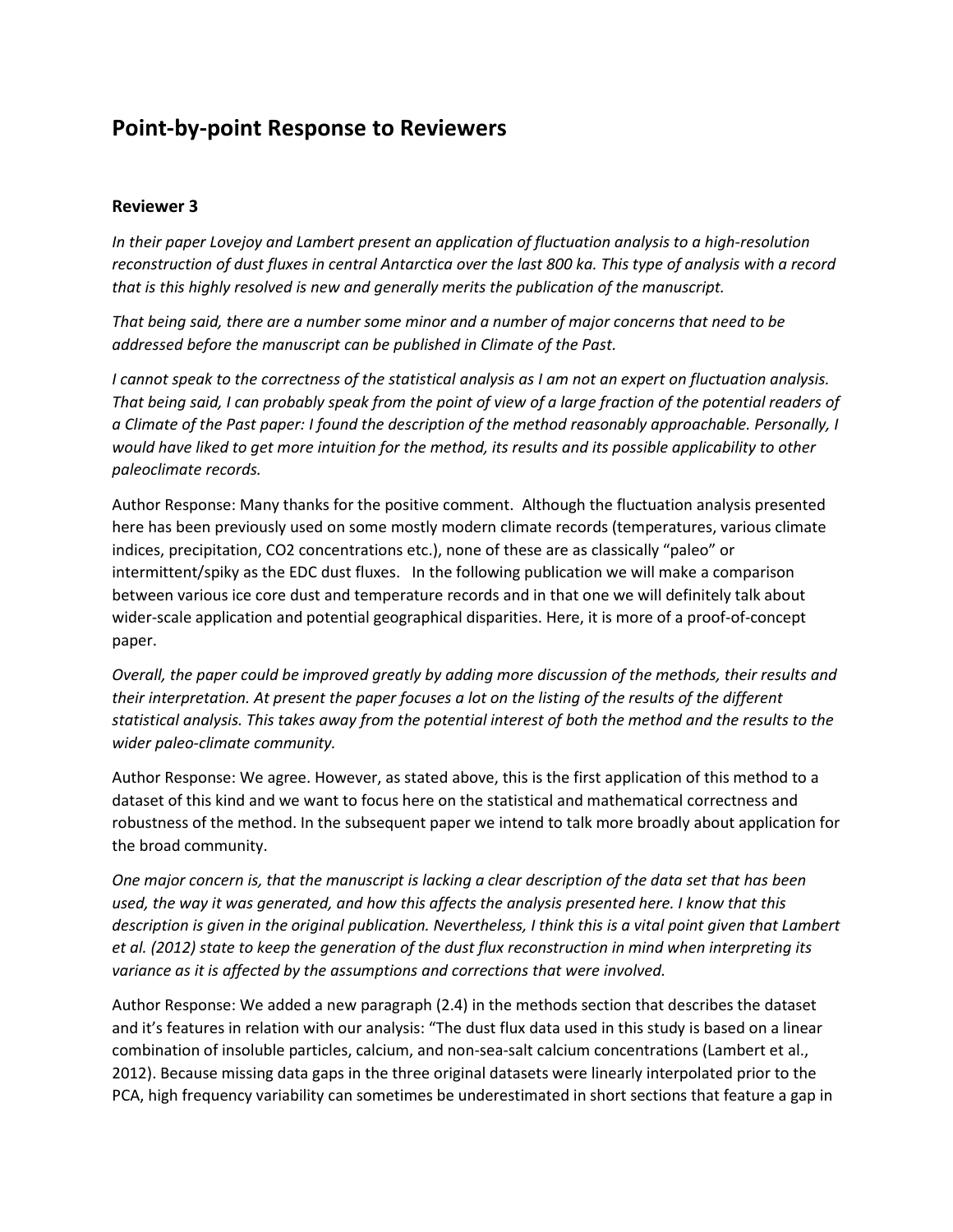one of the three original datasets. This occurs in about 25% of all dust flux data points, although half of those are concentrated in the first 760 m of the core (0-43 kaBP), when an older less reliable dust measuring device was used. Below 760m these occurrences are evenly distributed and do not affect our analysis. Due to the sometimes slightly underestimated variability, the analysis shown here is a conservative estimate."

*One other major concern that I have is, that the interpretation of the, I think interesting, results unfortunately seems to be ad-hoc and not very thoroughly argued. From my reading of the previously rejected version of this paper and its reviews this point has only been improved marginally. To strengthen the manuscript and make it more suitable for Climate of the Past, I hope the authors extent the discussion of the results both in comparison with other studies and in terms of their paleo-climatological interpretation. The discussion and the results sections are completely lacking any information on the uncertainties of the obtained results. The large variability of the results between the different glacial/interglacial cycles indicates to me, that the results might not be very robust. One further observation that I made is that in many Figures the authors omit error or variability indications "for the*  sake of clarity" which I think is a poor choice. Additionally, the analysis is hinged upon a number of *assumptions that are not justified in the text. Specifically, the slopes used for the breakpoint analysis and the range of time scales used for the fluctuation analysis. The influence of these choices on the results needs to be shown and clearly discussed.*

Author Response: We have added a new paragraph in the conclusion section about uncertainty estimates:

"The results presented in this paper are largely empirical characterizations of a relatively less known source of climate data: dust fluxes. Dust flux statistics defy standard models: they require new analysis techniques and better physical models for their explanation. These reasons explain why our results may appear to be rough and approximate. Readers may nevertheless wonder why we did not provide standard uncertainty estimates. But meaningful uncertainties can only be made with respect to a theory and we have become used to theories that are deterministic, whose uncertainty is parametric, and that arises from measurement error. The present case is quite different: our basic theoretical framework is rather a stochastic one, it implicitly involves a stochastic "earth process" that produces an infinite number of statistically identical planet earths of which we only have access to a single ensemble member. From this single realization, we neglected measurement errors and estimated various exponents that characterized the statistical variability over wide ranges of time scale, realizing that the exponents themselves are statistically variable from one realization to the next. In place of an uncertainty analysis, we therefore quantified the spread of the exponents (which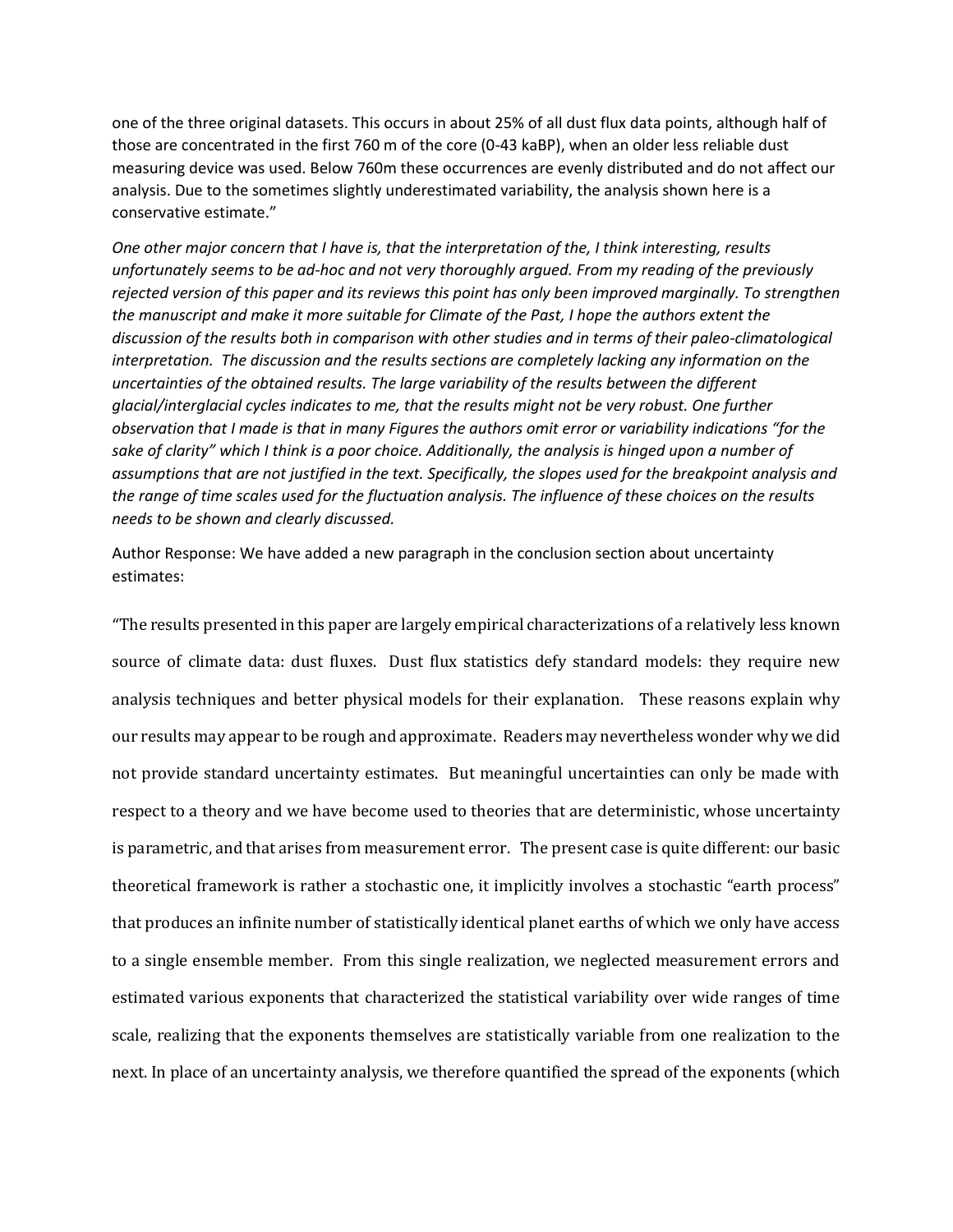themselves quantify variability). In the absence of a precise stochastic model we cannot do much better."

*Specific comments:*

*Abstract:*

*P1 L17: The dataset has only a maximum resolution of 5 years. How can fluctuations on the one-year time scale be resolved. Please rephrase.*

Author Response: We changed this sentence to "The temporal resolution ranges from annual at the top of the core to 25 years at the bottom ,…"

*P1 L24-27: The logic of this sentence is not clear. Please rephrase.*

Author Response: Changed to "In other words, our results suggest that glacial maxima, interglacials, and glacial inceptions were characterized by relatively stable atmospheric conditions, but punctuated by frequent and severe droughts, whereas the mid-glacial climate was inherently more unstable."

*P1 L27f: Why do they suggest this?*

Author Response: We're putting in plain text what is stated in technical words in the previous sentence.

*Introduction:*

*P2 L12-15: Please state that you refer to the temperature proxy time series, and also mention that this is a proxy, not a temperature in the strict sense.*

Author Response: Changed to "Fig. 1 shows this visually for the EPICA Dome C Antarctic ice core temperature proxy (5787 measurements in all);"

*P2 L23-27: Please consider explaining why the macro weather to climate transition timescale is important.*

Author Response: We added this: "The macroweather-climate transition scale marks a change of regime where the dominant high frequency processes associated with weather processes and reproduced by GCMs in control runs gives way to a new regime where the variability is dominated by either the responses to external forcings or to new, slow internal sources of variability."

*Method:*

*P3 L15: ...the spectrum is the Fourier transform...*

Author Response: corrected

*P3 L24-26: It is unclear why due to scale invariance, the results from the dust fluxes can be transferred to the temperature proxies if they are affected by different climatic mechanisms.*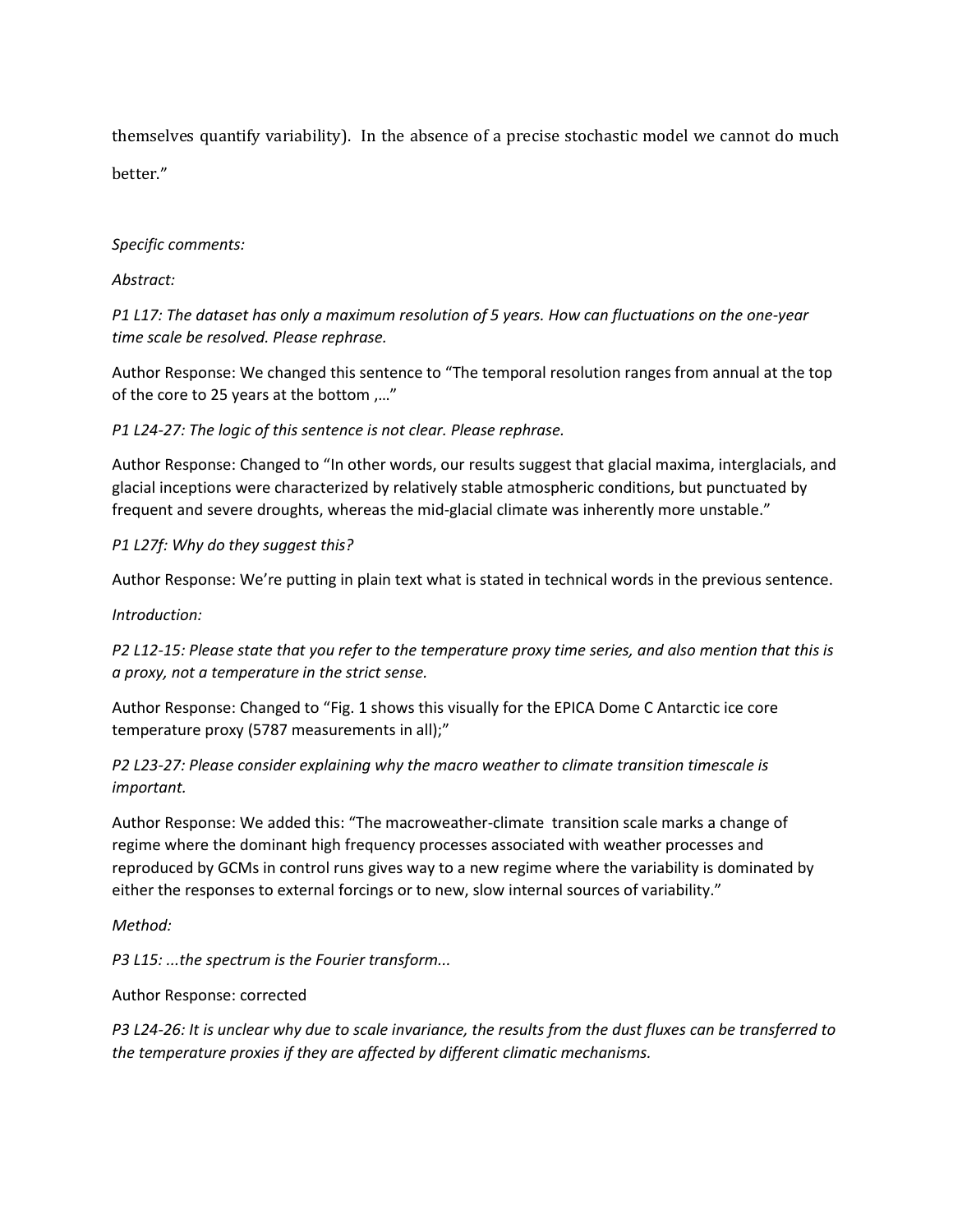Author Response: Scale invariance is a symmetry under time dilations. In a dynamical regime in which two different components such as temperature and dust are strongly coupled, each may have different scaling properties, but both should respect the scale symmetry including the transition scale at which the symmetry breaks down. It is only these aspects that can be "transferred".

We have changed the text to reflect these ideas.

*P3 L26: The analysis in the "future publication" should more thoroughly be discussed here, especially as you present results from it, or alternatively only be mentioned in the outlook. In my experience these "future publications" unfortunately often do not manifest themselves.*

Author Response: The key analyses – the systematic comparison of temperature and dust as a function of time scale - have already been performed but this paper is already long enough. We prefer to discuss them in a separate paper.

*P4 L 24: extra comma between "compare" and "the"*

Author Response: corrected

*Results:*

*The data set description should be in the Data + Methods section and more time should be spent describing the dataset used as pointed out above*

Author Response: We moved the data description to a new sub-chapter 2.4 and describe the data in detail as suggested. The new chapter 2.4 now reads "The dust flux data used in this study is based on a linear combination of insoluble particles, calcium, and non-sea-salt calcium concentrations (Lambert et al., 2012). Because no-data gaps in the three original datasets were linearly interpolated prior to the PCA, high frequency variability can sometimes be underestimated in short sections that feature a gap in one of the three original datasets. However, the amount of points that feature

Unlike water isotopes that diffuse and lose their temporal resolution in the bottom section of an ice core at high pressures and densities, the relatively large dust particles diffuse much less and have been used to estimate the dust flux over every centimetre of the 3.2 km long EPICA core (298,203 measurements, (Lambert et al., 2012)). The temporal resolution of this series varies from 0.81 years to 11.1 yrs (the averages over the most recent and the most ancient 100 kyrs respectively). The worst temporal resolution of 25 years per centimeter occurs around 3050 m depth, with the result that at that resolution, there are virtually no missing data points in the whole record (Fig. 1)." The last paragraph in this text was moved from sub-chapter 3.1.

*P6 L27: With the strong emphasis that is put on the number of datapoint and their sampling frequency throughout the manuscript, the numbers should add up. Generally, this information is not strictly necessary for the paper and could be safely removed. Especially in light of the fact that the dust flux reconstruction is a combination of a multitude of measurements and ice flow modelling.*

Author Response: The rest are data gaps due to cleaning of the raw data (contamination, missing ice, etc.). We changed the text to "298,203 valid measurements"

*P7 L1: Water isotopes cannot be assigned to one particular atmospheric variable either, even though they are often used to reconstruct Temperature. Please consider rephrasing*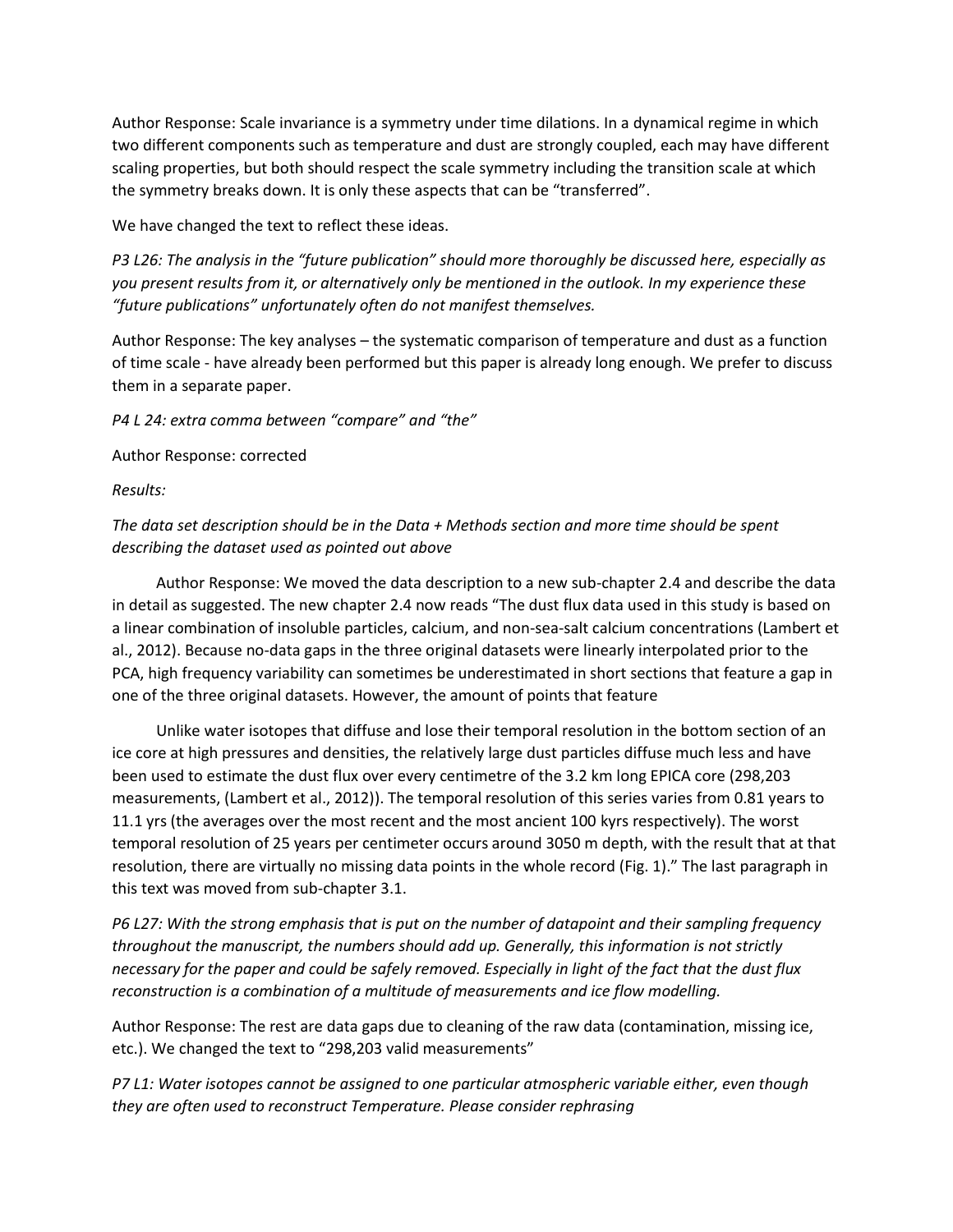Author Response: We changed that phrase to "Polar dust flux measurements cannot be assigned to one particular atmospheric variable, like temperature for the water isotopes."

*P7 L5ff: Please consider mentioning the recent publications by Markle et al (2018) and Schüpbach et al. (2018) that deal with this the relation of en-route washout and aerosol deposition on the ice sheets more quantitively.*

Author Response: Yes, maybe a distinction between short and large timescales is in order here. We changed these sentences to "At any given moment, the amount of dust deposited in East Antarctica will depend on the size and vegetation cover of the source region (mostly Patagonia for East Antarctic dust (Delmonte et al., 2008)), on the amount of dust available in the source region (can depend on the presence of glaciers), on the strength of the prevailing winds between South America and Antarctica, and the strength of the hydrological cycle (more precipitation will wash out more dust from the atmosphere (Lambert et al., 2008)). Over large scales it is thought that temperature-driven moisture condensation may be the major process driving low-frequency variability (Markle et al., 2018), although that may not globally be the case (Schüpbach et al., 2018)."

*P7 L19: There is no red line in the Figures.*

Author Response: Yes, we removed the word "red".

*P8 L7f: The unit of the spectral amplitude of the log-transformed fluxes is wrong.*

Author Response: Thank you, corrected.

*P8 L10f: Consider moving the comparison of the spectral densities with the results of the fluctuation analysis to after their introduction or to the discussion section.*

Author Response: Comparison moved to the discussion of Figure 5.

*P8 L13ff: This list of scaling exponents is completely irrelevant here and should be removed for clarity.*

Author Response: Sentence removed

*P8 L16f: It is unclear why this supports the use of dust as a proxy for atmospheric variability. Please clarify.*

Author Response: We argued that temperature and dust variability are of the same statistical type yet with significant differences. The former makes it likely that the dust signal is a real climate signal while the latter shows that it has different information. We eliminated the original sentence and replaced it with one similar to the above.

*P8 L 25-30: The results presented here are very hard to follow. Please consider reformulating.*

Author Response: We have modified the paragraph.

*P9 L1: Whether the Haar fluctuations of the dust flux have simple interpretations is not shown in the Figure but is rather a matter of taste and should be left to the reader to decide. Please reformulate or remove this statement.*

Author Response: Changed to "Haar fluctuations allow some direct interpretations…"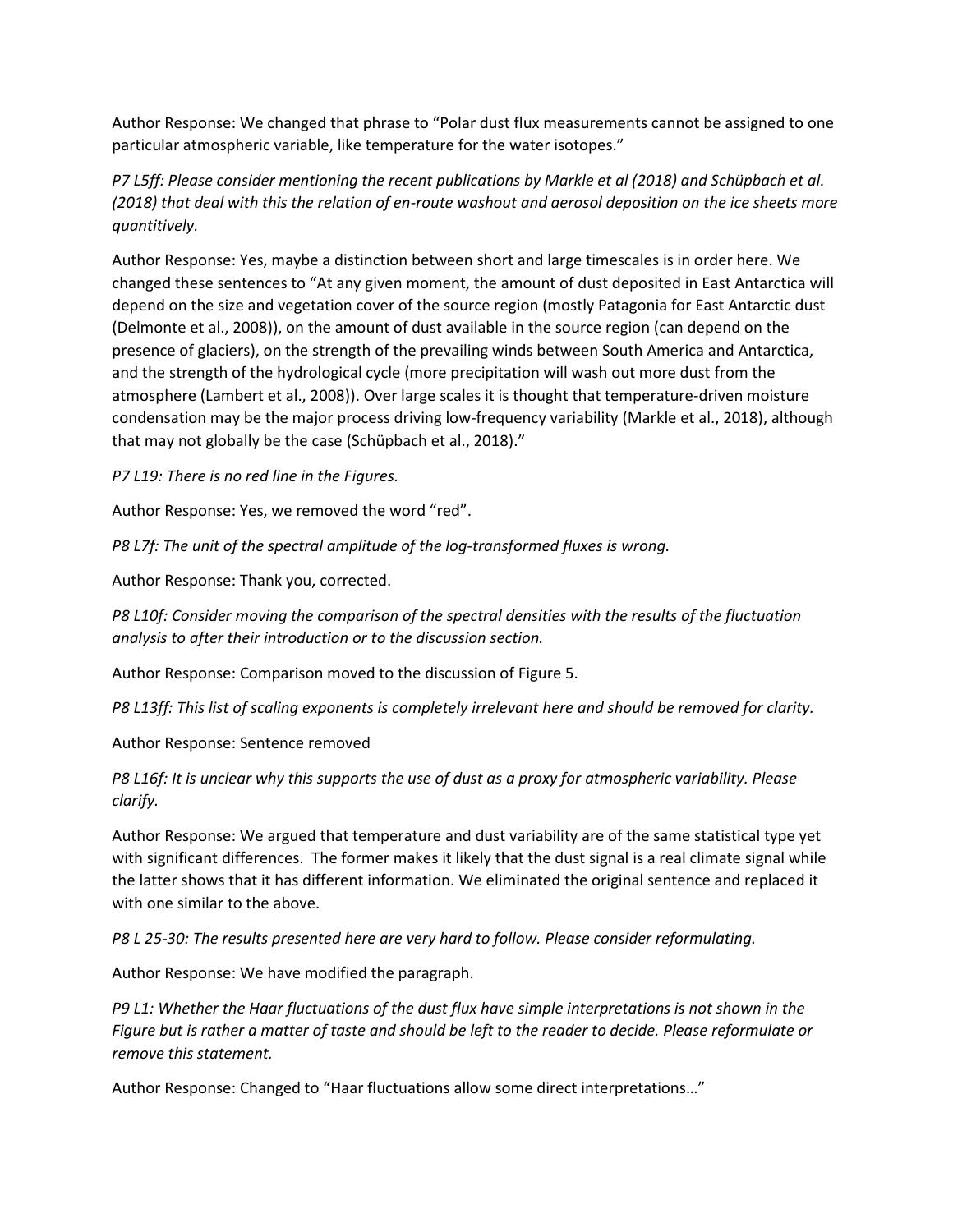*P9 L6f: After spending a lot of time describing and interpreting the spectral analysis in the previous section the description here is rather short. As the fluctuation analysis is the main focus of this study the authors should spent more time describing their results and leading the uninitiated reader through them.*

Author Response: Yes, this is a good point, thanks. We replaced this first paragraph by three paragraphs giving a fuller explanation of the figure.

*P9 L14: "positive definite" seems to be the wrong phase here, consider replacing with "always positive" or similar.*

Author Response: *Corrected.*

*P9 L18: Why is it important that the value is similar to those obtained from other ice cores. Please move all comparisons to other studies to the discussion clarify the interpretation and relevance.*

Author Response: We have removed that section in the revised manuscript.

*P9 L20: This statement is somewhat superfluous: If the dust fluxes are not log-normally distributed due to the occurrence of large spikes, their logarithm will not be normally distributed.*

Author Response: Yes. But due to the prevalence of log-transforming dust data in climate science, we would like to stress that statement.

*P9 L24: Please move the interpretation and the relevance for tipping point analysis to the discussion and consider expanding on this point if you think it is an important application.*

Author Response: We have moved this sentence to the discussion. Discussion of this point would be a (actually several) paper in itself and is not central to this paper. But we feel that it is an important point to make for the tipping point community, many of which will read this paper.

*P9 L30f: Strictly, the statement that the scaling spectrum is the underlying behavior is an assumption and has not been shown in this study. Even though this a reasonable assumption, consider rephrasing.*

Author Response: Yes, we only show that the data are consistent with this hypothesis. No more can be done. We added a sentence to this effect.

*P10 L4f: Please clearly state that any of the stacking approaches assume that all the glacial cycles and their sub phases are realizations of the same underlying process.*

Author Response: We added "…, assuming that the major underlying processes were constant over the last 800,000 years" to that phrase.

*P10 L21ff: The start of this paragraph makes the reader expect spectra averaged over the different cycles. Please consider rephrasing and more extensively introducing the Figure.*

Author Response: We have modified this paragraph as suggested.

*P10 L29ff: The Figure indicates a slope of 0.35, not 0.25 as mentioned in the text. More importantly it is entirely unclear why the authors choose to set the slopes before and after the transition as constants and then only fit the transition time scale. The effect of the chosen values on the presented results needs to*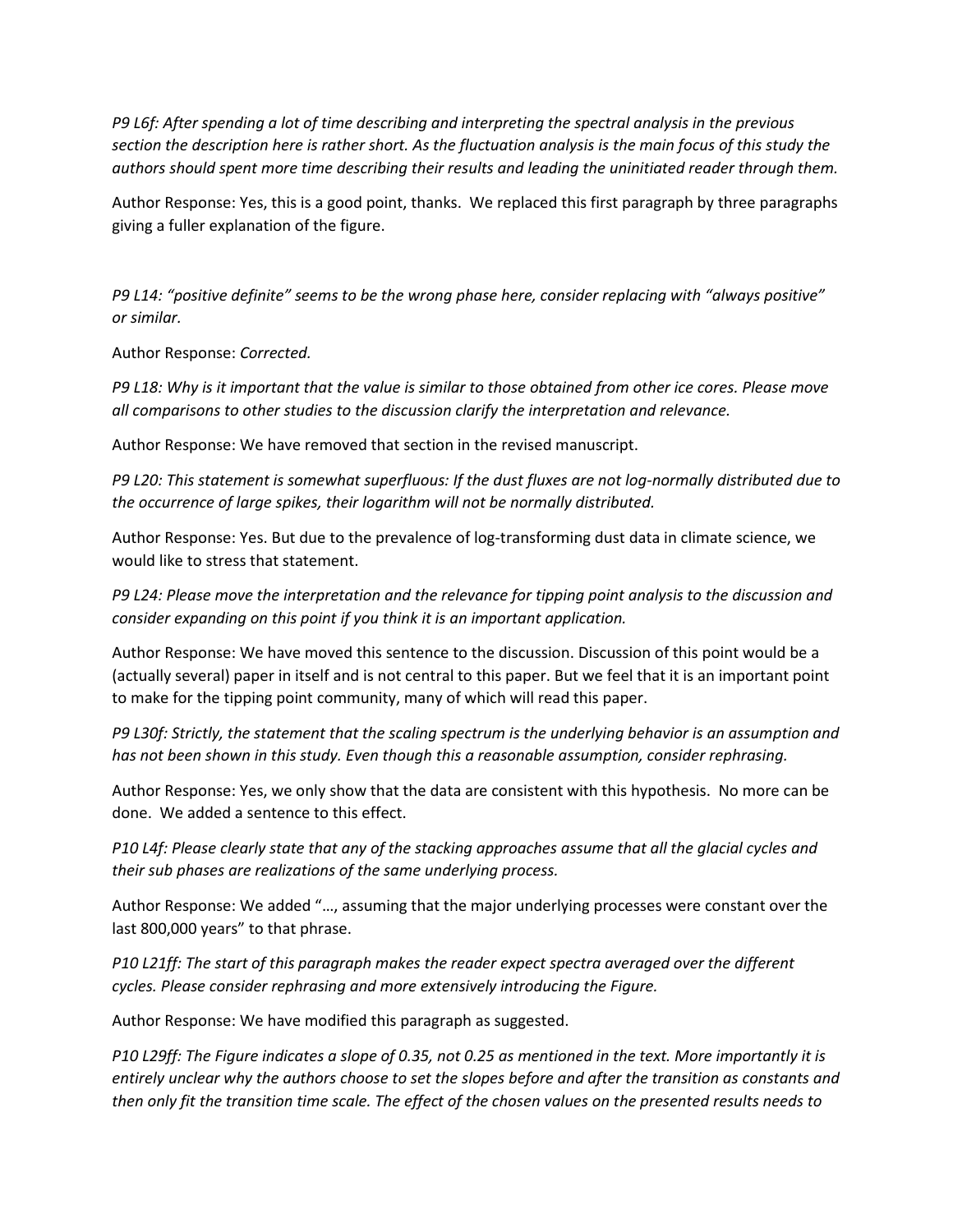*be clearly discussed and the uncertainty of the results are missing completely from the text. I strongly urge the authors to do a proper breakpoint and error analysis.*

Author Response: The value 0.25 was a typographic error, the value used was actually 0.35 as indicated in fig. 9 (not 10 as indicated in the text). The hypothesis here was that there were two regimes, each characterized by a different exponent each of which was estimated from the ensemble statistics. Given the hypothesis, the analysis only needed to estimate the scale at which the low frequency process exceeded the high frequency one. Therefore, we found the break point that minimized the RMS deviation from the bi-power law behaviour. We have added material explaining this better.

## *P11 L5-9: As the other method is arguably only slightly more objective than the breakpoint inference by hand, please consider removing this entire section.*

Author Response: We are dealing with a system with strongly nonclassical statistical characteristics: scaling and strongly non-Gaussian fluctuations. We do not have a precise stochastic model of the dynamics, the aim of this study is to yield a first, initial empirical characterization that could in the future provide the basis of a more precise model that would allow us to justify the estimation of uncertainty limits.

## *P11 L20f: I suggest that the authors remove a couple of lines from the figure for clarity instead of the uncertainties or find a different way of visualizing the results.*

Author Response: Perhaps the problem is that the dashed lines were mistaken for uncertainty limits of the solid lines? We have added a phrase in the text to clarify this. There was also a reference two lines earlier to fig. 10 that should have been fig. 9. This correction may also help understand fig. 11.

### *P11 L23: Please state why this exact time range was chosen.*

Author Response: As indicated in the text, the idea here was to estimate exponents from fixed ranges rather than ranges that varied depending on somewhat uncertain estimates of  $\tau_c$ . The range of time scales was chosen so that in most phases, most of the range of time scales was in the climate regime (H>0), hence the lower limit of  $\Delta t$ >500 year. The upper limit of  $\Delta t$  < 3000 years was chosen because at longer scales, the statistics were less reliable: for phases 12500 years longer, there are only 4 disjoint intervals available and for larger  $\Delta t$  there are fewer. The range choice was a compromise that aimed at quantifying systematic phase to phase changes (the solid lines connecting the points) as well as the cycle to cycle dispersion of the exponents at each phase (the error bars).

### *P12 L10: There is nothing black in Figure 12, please correct.*

Author Response: Corrected with additional information.

*P12 L18-21: Consider moving this sentence to the beginning of the paragraph to make it easier for the reader to follow the results.*

Author Response: Moved as suggested

*Discussion:*

*P13 L7-9: You do not perform any significance analysis, so please reformulate this statement. Also please discuss why the lack of power around the obliquity cycle is surprising.*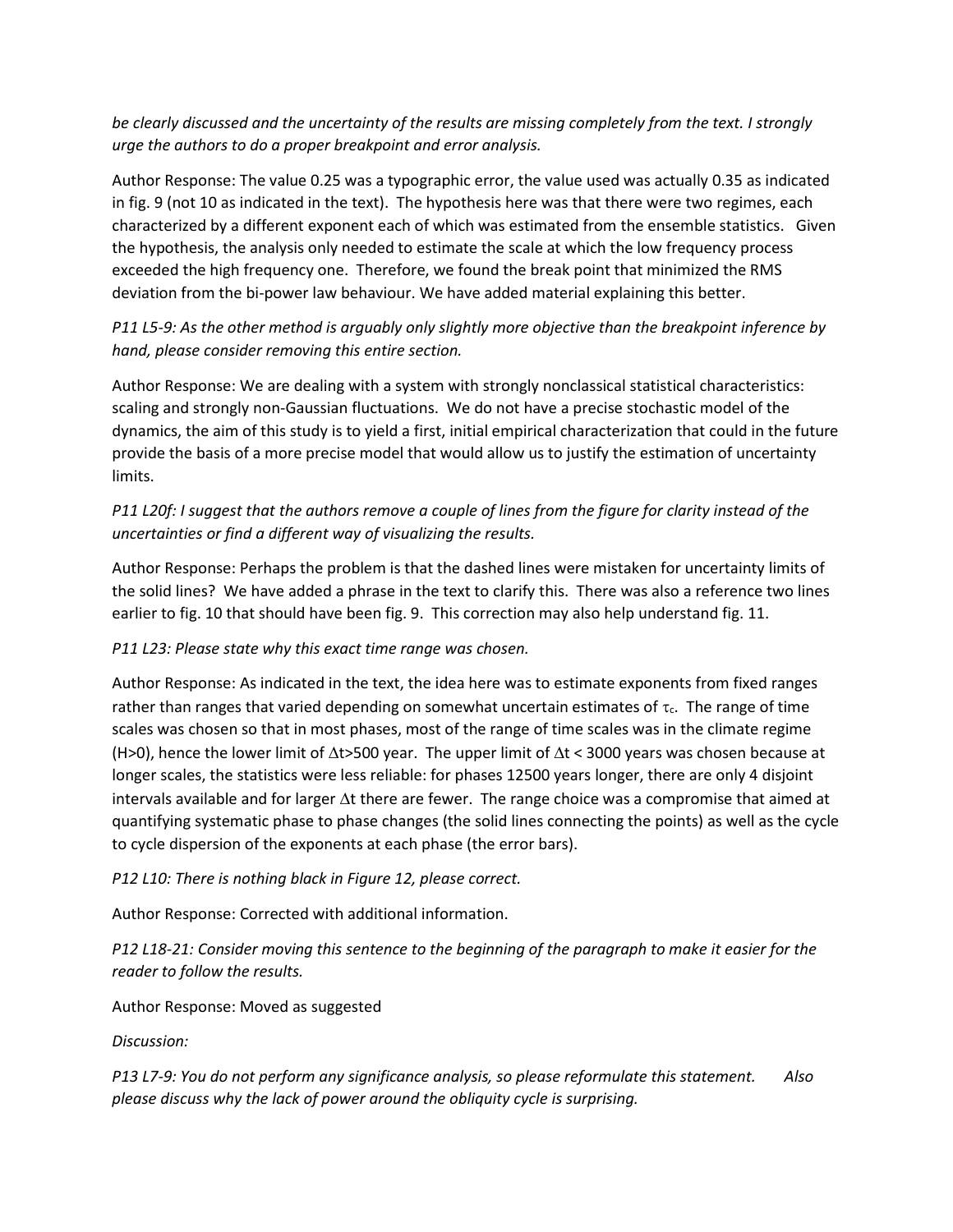Author Response: We replaced the precise word "significantly" by the vaguer term "barely" which is adequate for our purpose here. It is true that the absence of a 41kyr cycle is no longer surprising, we have modified the sentence accordingly.

#### *P13 L28-32: Is there any supporting evidence for the glacier variability?*

Author Response: We added the reference Sugden et al., 2009 and Garcia et al., 2018 on South American glacial glacier variability.

*P14 L1: If A reflects the amplitude of the variance a change indicates only a change in the variability, not in their overall abundance, please reformulate.*

Author Response: Since dust is positive definite, a higher variability amplitude will produce a higher average. We added more explanation to this sentence: "Since the Argentinean continental shelf was still submerged at that moment and the outwash plains not yet fully extended, the higher dust emissions may have been due to a transformation in vegetation cover about 30 kyr after glacial inception, possibly accompanied by changes in glacial and periglacial processes in the Andes."

*P14 L14-17: Please discuss this statement in the context of recent proxy and model studies that indicate fast Southern Hemisphere circulation changes during DO events. (Markle et al. 2016, Buizert et al. 2018, Pedro et al. 2018).*

Author Response: We have expanded this paragraph, which now reads "The recuperation of vegetation cover would be more gradual, though, resulting in a saw-tooth shape of the dust spike that we do not observe in the data. Similarly, it has been suggested that rapid climate change in the Northern Hemisphere (e.g. Dansgaard/Oeschger events) would have synchronously changed the Southern Hemisphere atmospheric circulation and wind belts (Buizert et al., 2018; Markle et al., 2017). This could again have quickly changed the source or transport conditions, but would again have resulted in a sawtooth shaped peak, either by steady regrowth of vegetation in the dust source areas, or as climate conditions in the north Atlantic gradually return to stadial (Pedro et al., 2018)."

*P14 L24: Only ice cores have the intrinsic property that they become less resolved with increasing depth and thus age. Sediment cores are not affected by this. Please reformulate.*

Author Response: In this sentence we only address the low (compared to the dust record used here) resolution of existing paleotemperature timeseries, not the change in resolution. We changed "temperature reconstructions" to "Pleistocene temperature reconstructions" to clarify.

## *P14 L30: The paper does not show that the data neither over-samples nor smoothes. Please either add this to the paper or remove this statement.*

Author Response: We deleted that last sentence and changed the previous one to "…, we therefore took advantage of the unique EPICA Dome C dust flux dataset with 1 cm resolution measuring 320,000 cm, whose worst time resolution over the whole core is 25 years."

## *P15 L24: The reduction to the characterization of the different phase is a decision that the authors take, not an intrinsic property or the result of some analysis. Please reformulate this statement.*

Author Response: We changed this sentence to "We addressed the task of statistically characterizing the cycles by primarily characterizing the phases' variability exponents *H*,  $C_1$ ,  $q_p$  and amplitude A."